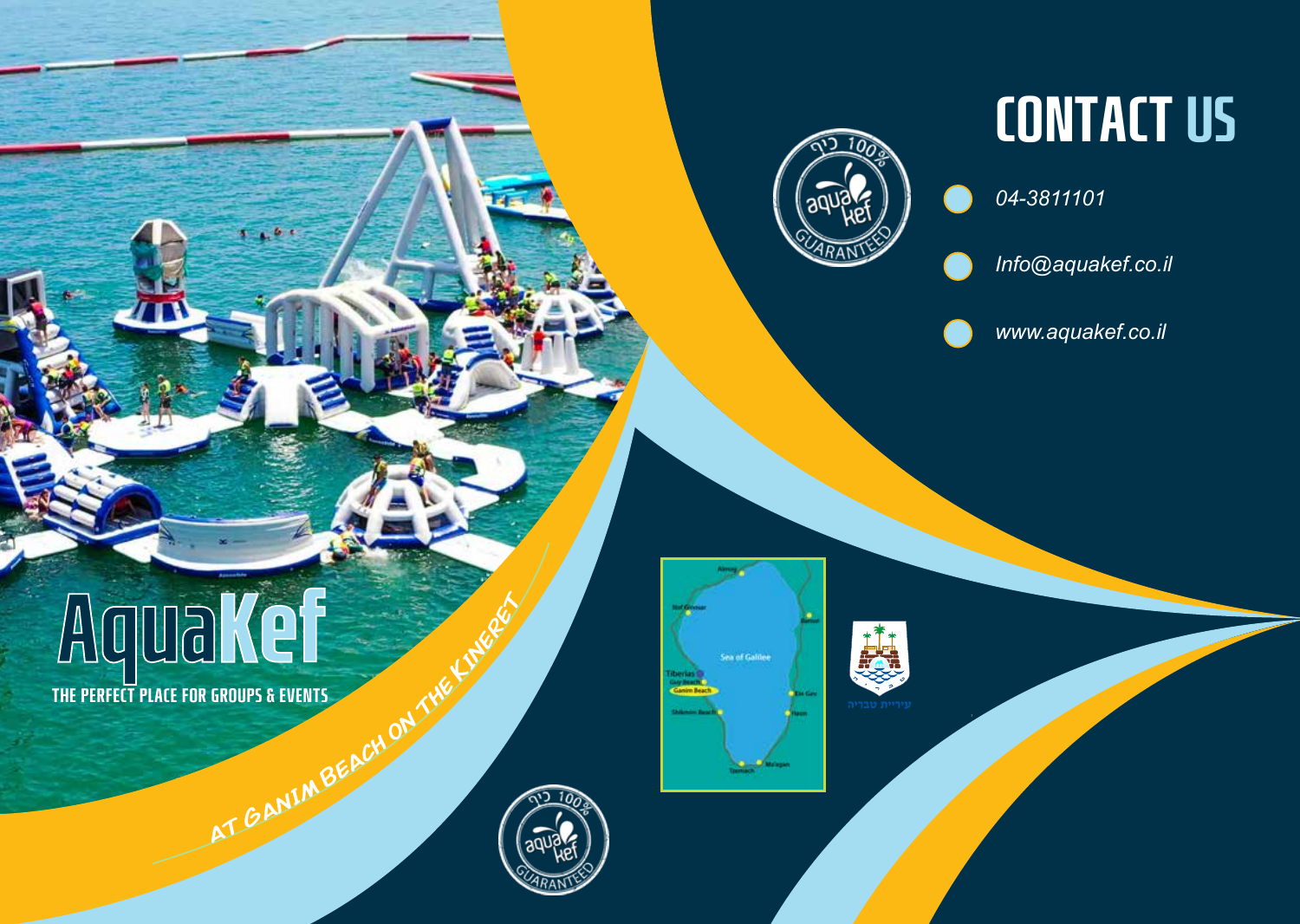

## AquaKef offers 3 exciting attractions:



# **AquaTour**

The first amphibious bus of its kind in Israel



GO - Karting on the water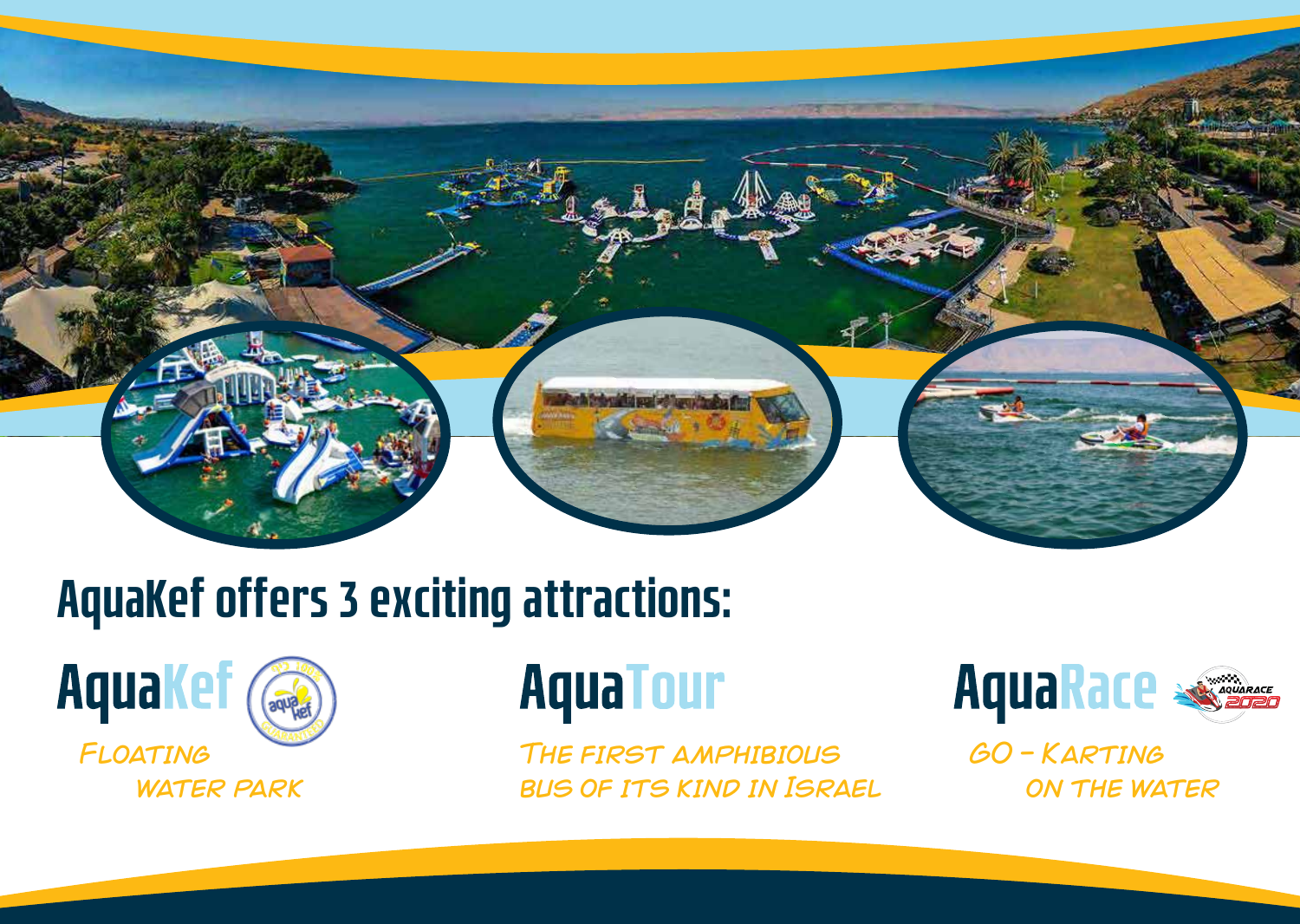

The largest floating water park in the world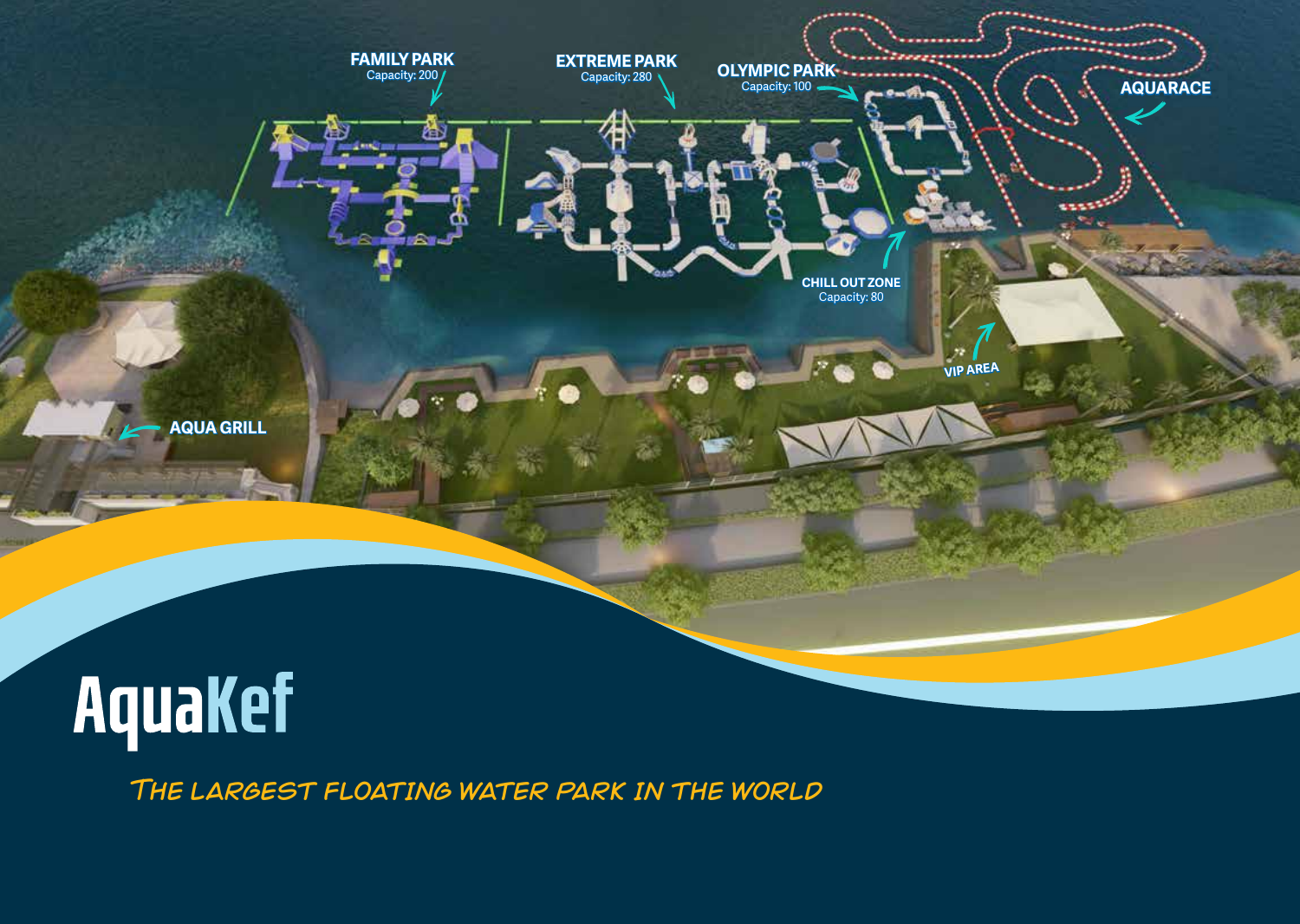# **AquaTour**

#### The first amphibious bus of its kind in Israel

#### NEW! NEW! NEW!

For the first time ever, there will be amphibious vehicles in Israel and entering Lake Kineret! AquaKef purchased 2 vehicles which will tour the area where the center of Tiberias was located 2000 years ago and it will then enter the lake and sail around.

Go back in history to discover the lost theater and Cardo area where only ashes remain.

 After visiting inland Tiberias, your tour will continue straight into the water and you will enjoy sailing on Israel's only lake!



חדש!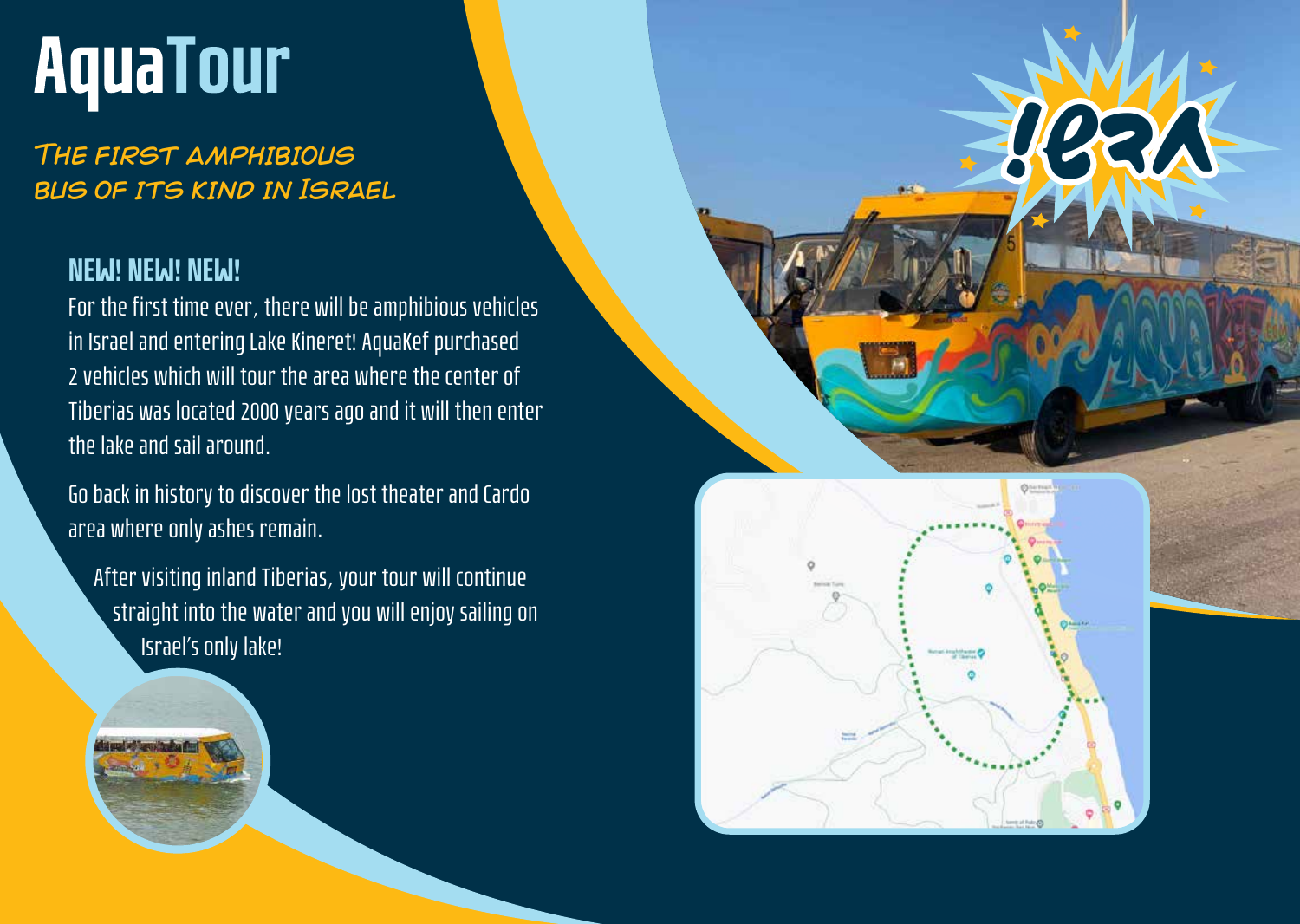

### GO - Karting ON THE WATER



| <b>Safe</b>                               |
|-------------------------------------------|
| <b>Very enjoyable</b>                     |
| For ages 16 and up                        |
| <b>Pleasant every season (hardly wet)</b> |
| <b>Accessible</b>                         |
| The karts are for 1 passenger at a time   |

**YOON HOUSE** 

**ALCOHOLOGICA**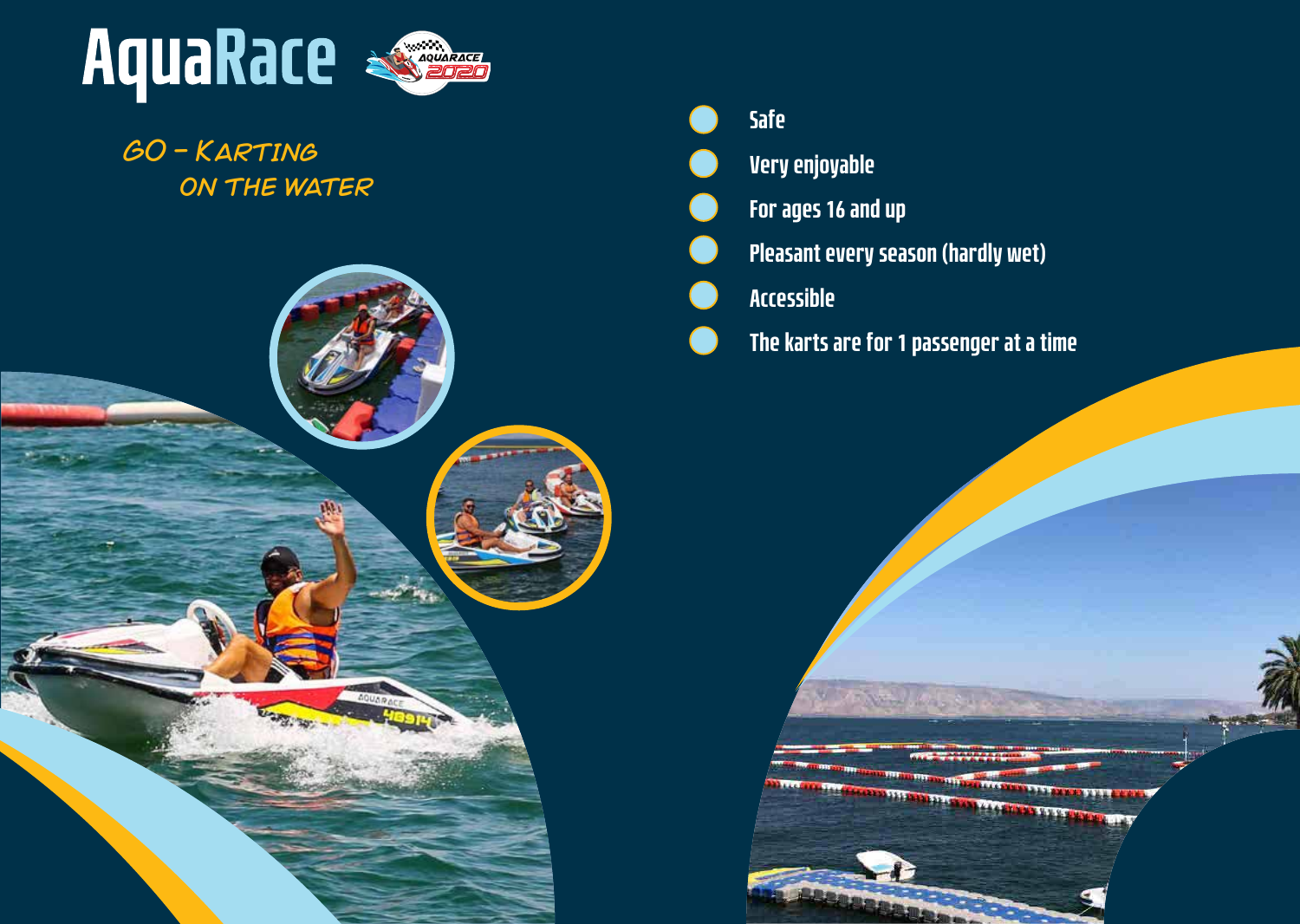# AquaGrill \*





New! **AquaKef has expanded the range of services offered to visitors. In a pastoral setting, with a spectacular renovated seating area facing the Tiberias Mountains and the Swiss Forest, a number of meat and vegetarian kosher menus will be offered that are suitable for all.**



**Major renovations have taken place over the winter and we are now able to offer a huge terrace for families and private events.**



**The restaurant will be open every day of the week, besides Shabbat, day and night. It will enable us to serve the many groups that come to the park and are looking for catering solutions.** 





**\* Kosher L'mehadrin under the strict supervision of Tiberias Rabanut**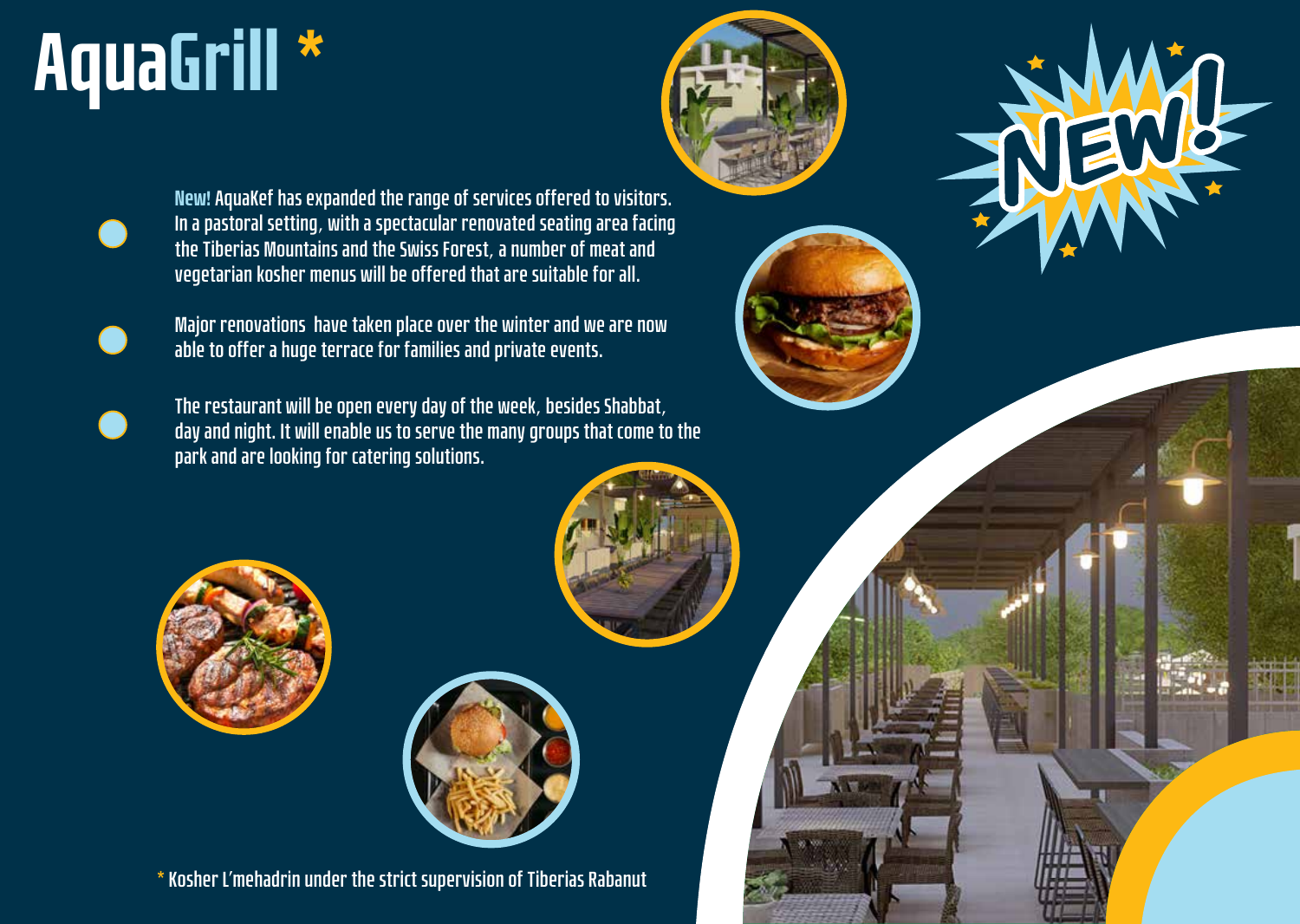

## VIP AREA

**A private area with shaded seating and grass.**

**A VIP section in the water with its own water park and seating area.** 

**Diversified attractions within the proximity of the Park.**

**SUP boards**

- **Many tasty food options**
- **Option for Spa services**

**A new terrace overlooking the Switzerland Forest and the hills of Tiberias can be used for private groups.** 

**CC** One of a kind . We arrived with small children and teenagers. Everyone really enjoyed it. The place is cozy and offers lots of seating options. The place is well managed and the service is great. The facilities are well managed and it is obvious that a lot of thought has gone into running it. Highly recommended. **99** 

## AquaKef offers a variety of options for the perfect private event in and out of water.

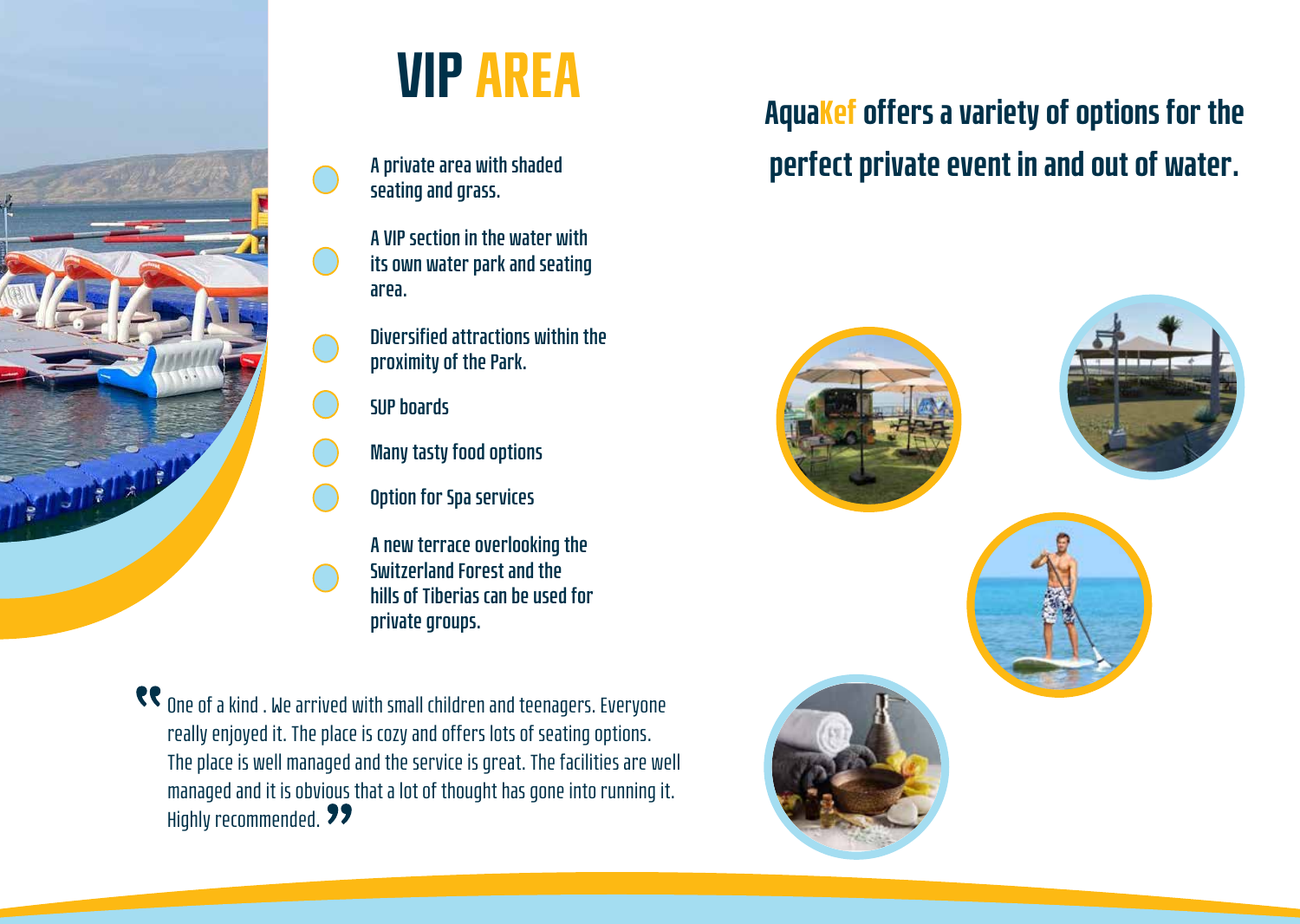## VIP EVENT ITINERARY

### **We offer several options to rent out private areas of the Park, in the water and on the grass to allow you to have the event of your dreams!**



## Olympic Day (Flexible day offered)

|                 | A full day of sports, competitions and pampering at Aqua Kef                                                                                                                               |
|-----------------|--------------------------------------------------------------------------------------------------------------------------------------------------------------------------------------------|
| $10:00 - 11:00$ | Meet for a light breakfast<br>(breads, pastries, juices, butter, jam, cheeses, hot drinks)                                                                                                 |
| $11:00 - 12:30$ | Recreation in the Water Park with free activities                                                                                                                                          |
| $12:30 - 12:45$ | Break with fruits and ice creams                                                                                                                                                           |
| $12:45 - 13:30$ | Olympic games - Activities and competitions at the Olympic Park. Our<br>staff will divide you into teams and you will compete in volleyball,<br>beach ball, relay racing, ball games, etc. |
| $13:30 - 15:00$ | Delicious B-B-Q lunch                                                                                                                                                                      |
| 15:00           | (3 skewers per person, 2 side dishes, salads, breads, cold drinks)<br>End of event                                                                                                         |
|                 |                                                                                                                                                                                            |
|                 | Spa services can be added                                                                                                                                                                  |
|                 | Aqua Tour can be added at the end of the day                                                                                                                                               |
|                 |                                                                                                                                                                                            |
|                 | <b>Kineret Day (Flexible day offered)</b>                                                                                                                                                  |
|                 | This is a package for a competitive half-day at Aqua Kef, and half-day<br>of activities around the sea of Galilee                                                                          |
| $10:00 - 11:00$ | Meet for a light breakfast<br>(breads, pastries, juices, butter, jam, cheeses, hot drinks)                                                                                                 |
| $11:00 - 12:15$ | Recreation in the Water Park with free activities                                                                                                                                          |
| $12:15 - 13:30$ | Delicious Bar-B-Q lunch<br>(3 skewers per person, 2 side dishes, salads, breads, cold drinks)                                                                                              |
| $13:30 - 15:00$ | Aqua Tour and/or Aqua Race (200m from our location)                                                                                                                                        |
| 15:00           | End of event                                                                                                                                                                               |
|                 | Spa services can be added                                                                                                                                                                  |
|                 |                                                                                                                                                                                            |